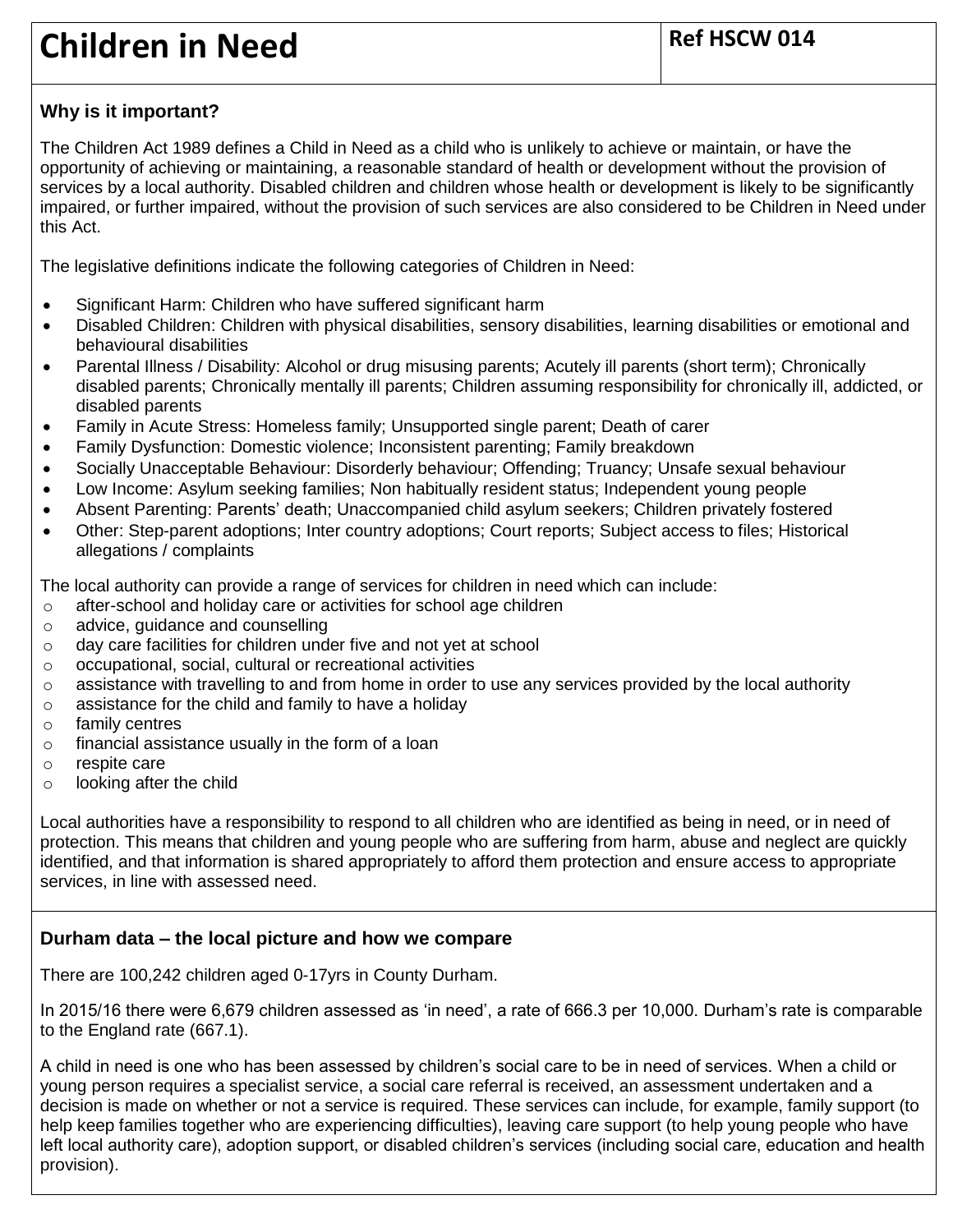

Source: SSID 2016

As at 31<sup>st</sup> March 2016, there were 3,523 children in need in County Durham. 377 (10.7%) of these had a disability recorded. 73.7% of the 377 had a learning disability. This is much higher than England (44.8%) and the North East (49.4%).

In 2015/16 County Durham received 6,054 children in need referrals, a rate of 603.9 per 10,000 population aged under 18. This is an increase compared to 5,600 in 2014/15, a rate of 558.3.

35% of all referrals were from the Police compared to 28% nationally and 27% for the North East. 15% of referrals were from the school / education service, which is lower than 20% nationally and 18% for the North East.

County Durham has the 4<sup>th</sup> highest percentage in the region (20.9%) of children in need referrals occurring within 12 months of the previous referral. County Durham's re-referral rate is lower than that in England (22.3%).

## **Figure 2: Percentage of referrals in 2015-16 which were within 12 months of a previous referral (re-referrals)**

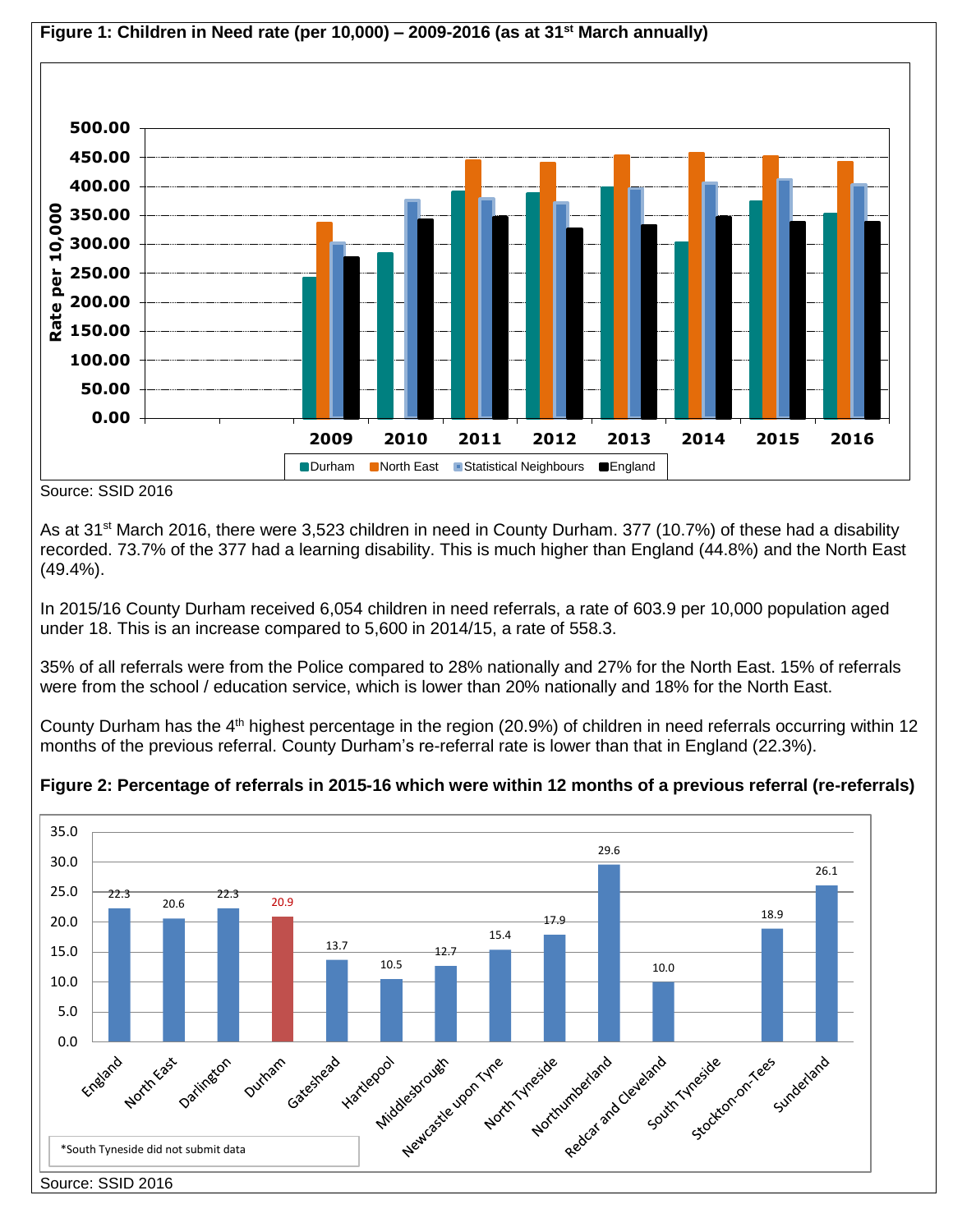Figure 3 below shows that domestic violence is the main factor identified at assessment. It features in more of County Durham's assessments (approx. 22.6%) than in England (approx. 19.7%) and in the North East (approx. 19.5%).

In 2015/16, 52% of cases had neglect / abuse as the most common identified primary need, which is above the national average of 50.6%. Primary need records the main reason why a child started to receive services.



**Figure 3: Top 7 Factors identified at assessment (2015/16) as a % of all factors identified**

Emotional abuse is a factor identified in very few of the county's assessments – approximately 2%. Nationally, emotional abuse is identified in around 7.5% of assessments.

County Durham has the 4<sup>th</sup> highest percentage in the region (35.3%) of children in need cases which have been open for 2 years or more and a higher percentage than that nationally (30.9%).



**Figure 4: Percentage of children in need as at 31 March 2016 where case has been open for 2 years or more**

#### Source: SSID 2016

It should also be noted that 16.2% of cases are open for 3 months or less, compared to England (25.6%) and the North East (24.0%).

Source: SSID 2016